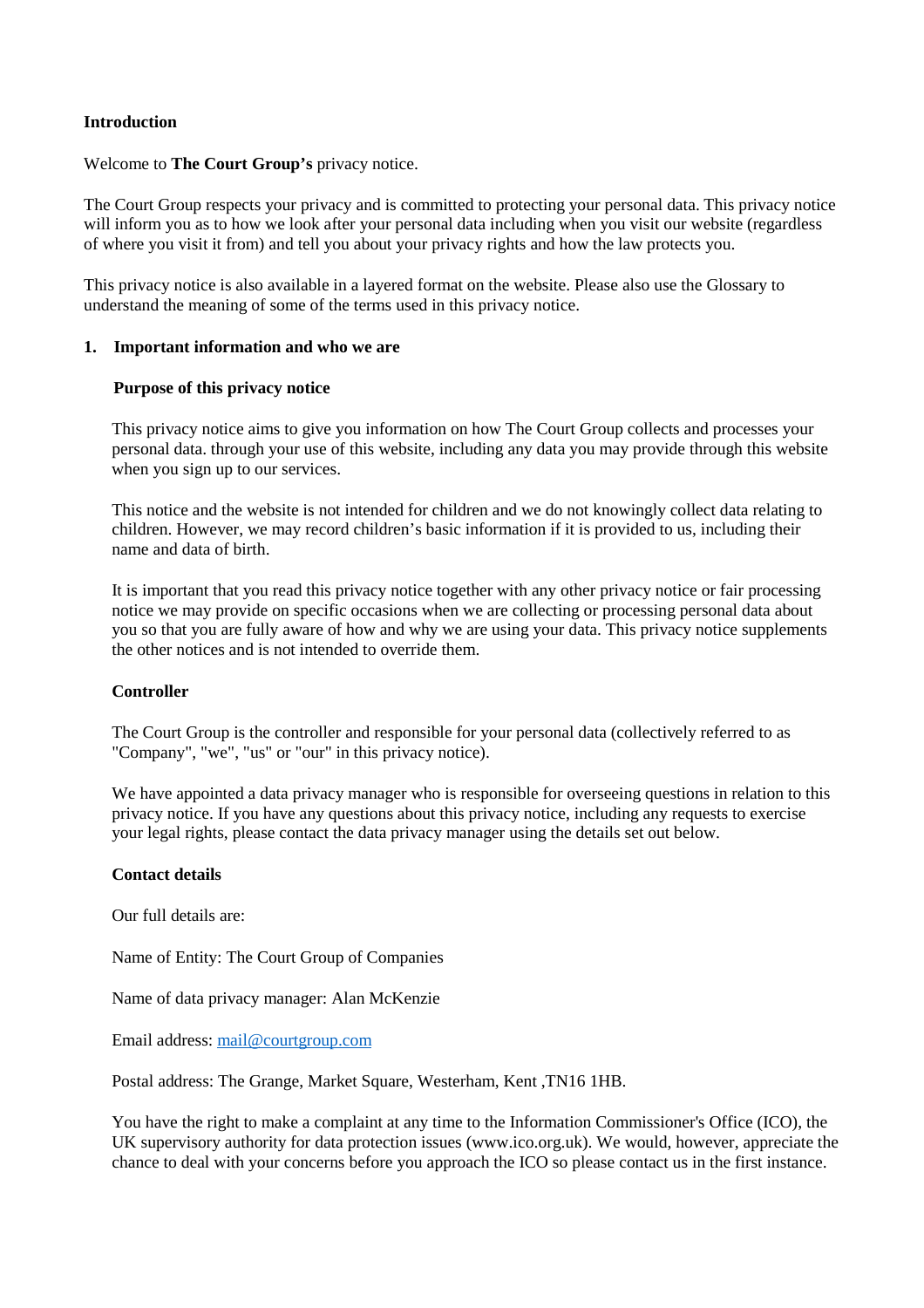#### **Changes to the privacy notice and your duty to inform us of changes**

This version was last updated on 24th May 2018.

It is important that the personal data we hold about you is accurate and current. Please keep us informed if your personal data changes during your relationship with us.

#### **Third-party links**

Our website may include links to third-party websites, plug-ins and applications. Clicking on those links or enabling those connections may allow third parties to collect or share data about you. We do not control these third-party websites and are not responsible for their privacy statements. When you leave our website, we encourage you to read the privacy notice of every website you visit.

## **2. The data we collect about you**

Personal data, or personal information, means any information about an individual from which that person can be identified. It does not include data where the identity has been removed (anonymous data).

We may collect, use, store and transfer different kinds of personal data about you which we have grouped together under the following headings. We may hold all, some or none of this information in respect of an individual:

- **Identity Data** includes first name, maiden name, last name, username or similar identifier, marital status, title, date of birth, gender and proof of identity/photo identification.
- **Contact Data** includes billing address, delivery address, email address and telephone numbers.
- **Financial Data** includes bank account, payment card details and credit reference reports.
- **Transaction Date** includes details about payments to and from you in relation to our properties. .
- **Profile Data** includes your tenant reference, username and password.
- **Marketing and Communications Data** includes your preferences in receiving marketing from us and your communication preferences.

We do not collect any **Special Categories of Personal Data** about you (this includes details about your race or ethnicity, religious or philosophical beliefs, political opinions, trade union membership, information about your health and genetic and biometric data). Nor do we collect any information about criminal convictions and offences.

Much of the data we use relates to our properties and their maintenance and repair. We do not consider property information used in conjunction with the property address to be your personal information.

### **If you fail to provide personal data**

Where we need to collect personal data by law, or under the terms of a contract we have with you and you fail to provide that data when requested, we may not be able to perform the contract we have or are trying to enter into with you.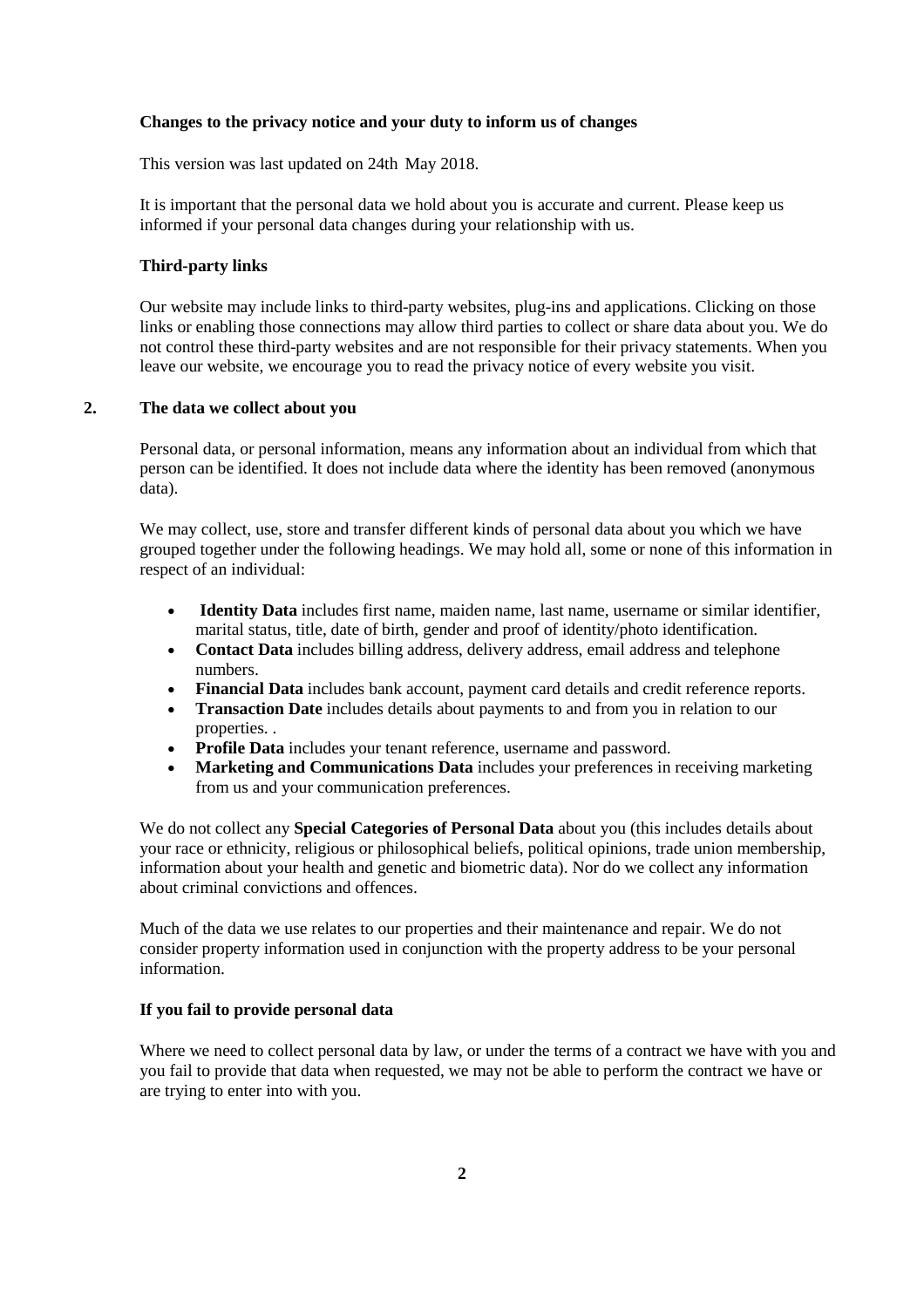## **3. How is your personal data collected?**

### **We use different methods to collect data from and about you including through:**

- **Direct interactions.** You may give us your Identity and Contact Data by filling in forms or by corresponding with us by post, phone, email or otherwise. This includes personal data you provide when you telephone us to arrange a property viewing**.**
- **Third parties or publicly available sources.** We may receive personal data about you from various third parties as set out below:

• Contact Data, Financial Data and Transaction Data from independent referencing companies, current employers, prior landlords or credit agencies when you apply for one of our properties or services.

### **4. How we use your personal data**

We use the information provided to manage your tenancy as an owner (lessee) or tenant.

We will only use your personal data when the law allows us to. Most commonly, we will use your personal data in the following circumstances:

• Where we need to perform the contract we are about to enter into or have entered into with you.

• Where it is necessary for our legitimate interests (or those of a third party) and your interests and fundamental rights do not override those interests.

• Where we need to comply with a legal or regulatory obligation.

### **Purposes for which we will use your personal data**

We have set out below, in a table format, a description of all the ways we plan to use your personal data, and which of the legal bases we rely on to do so. We have also identified what our legitimate interests are where appropriate.

Note that we may process your personal data for more than one lawful ground depending on the specific purpose for which we are using your data. Please contact us if you need details about the specific legal ground we are relying on to process your personal data where more than one ground has been set out in the table below.

*(Please refer to next page)*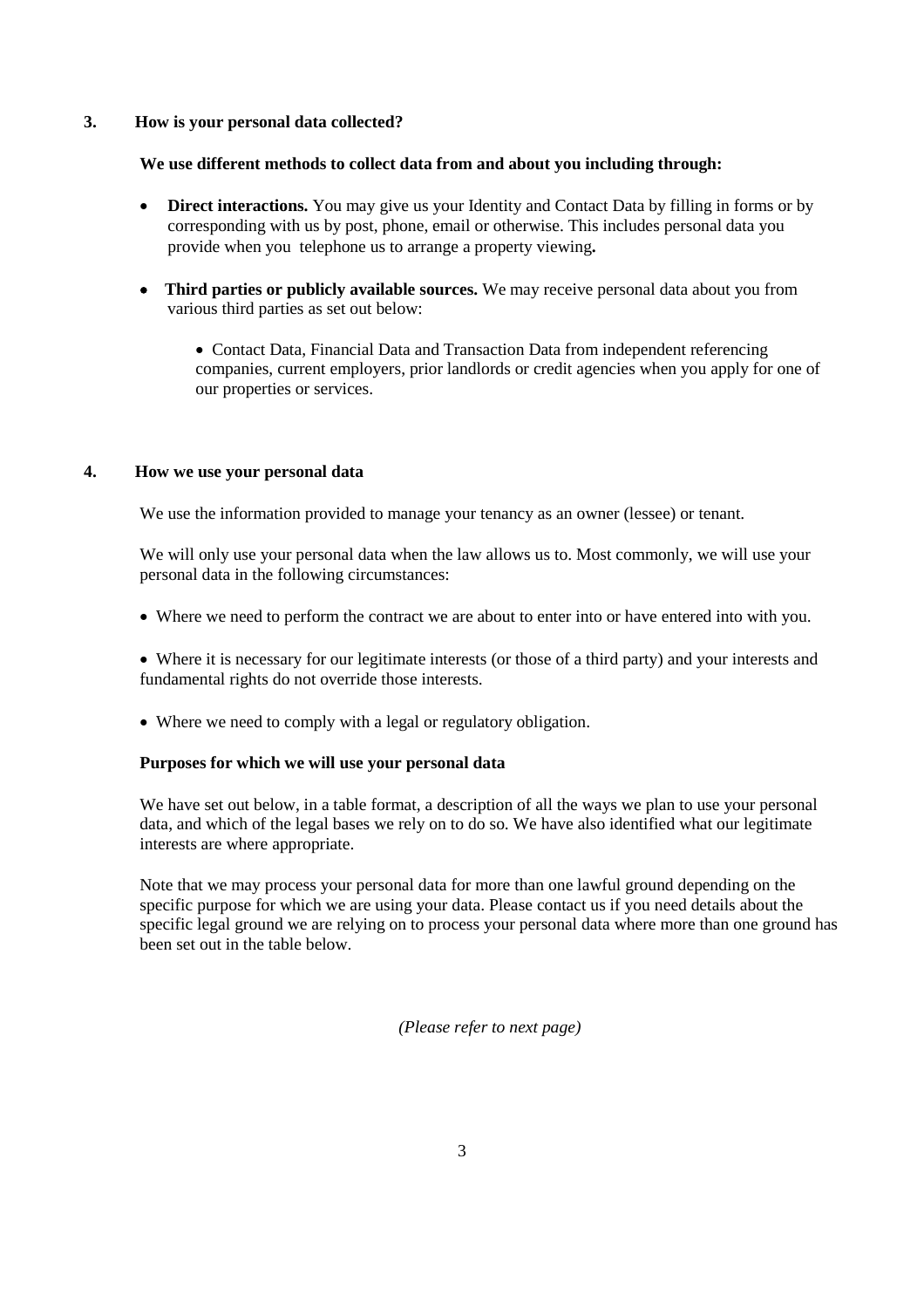| <b>Purpose/Activity</b>                                              | Type of data                | Lawful basis for processing including basis of<br>legitimate interest                                  |
|----------------------------------------------------------------------|-----------------------------|--------------------------------------------------------------------------------------------------------|
| To register an account for you as a<br>tenant or potential tenant.   | (a) Identity<br>(b) Contact | Performance of a contract with you                                                                     |
| To manage our relationship with you<br>which will include:           | (a) Identity                | (a) Performance of a contract with you                                                                 |
| (a) Managing your account and or                                     | (b) Contact                 | $($ b) Necessary to comply with a legal obligation                                                     |
| property                                                             | (c) Profile                 | $(c)$ Necessary for our legitimate interests (to<br>keep our records updated and to study how          |
| (b) Managing receipts/payments                                       |                             | tenants use our services)                                                                              |
| (c) Managing repairs, maintenance and<br>adaptions of our properties |                             |                                                                                                        |
| (d) Managing services connected to<br>your account and/or property   |                             |                                                                                                        |
| To administer and protect our business                               | (a) Identity                | (a) Necessary for our legitimate interests (for<br>running our business, provision of                  |
|                                                                      | (b) Contact                 | administration and IT services, network security,<br>to prevent fraud and in the context of a business |
|                                                                      | (c) Technical               | reorganisation or group restructuring exercise)                                                        |
|                                                                      |                             | (b) Necessary to comply with a legal obligation                                                        |
| To make suggestions and<br>recommendations to you about services     | (a) Identity                |                                                                                                        |
| (including lettings notifications) that                              | (b) Contact                 |                                                                                                        |
| may be of interest to you                                            | (c) Technical               | Necessary for our legitimate interests (to develop<br>our services and assist you)                     |
|                                                                      | (d) Usage                   |                                                                                                        |
|                                                                      | (e) Profile                 |                                                                                                        |

# **Marketing**

We strive to provide you with choices regarding certain personal data uses, particularly around marketing and advertising. We have established the following personal data control mechanisms:

# **Promotional communications from us**

You will receive marketing communications from us if you have requested information from us and not opted out of receiving that marketing.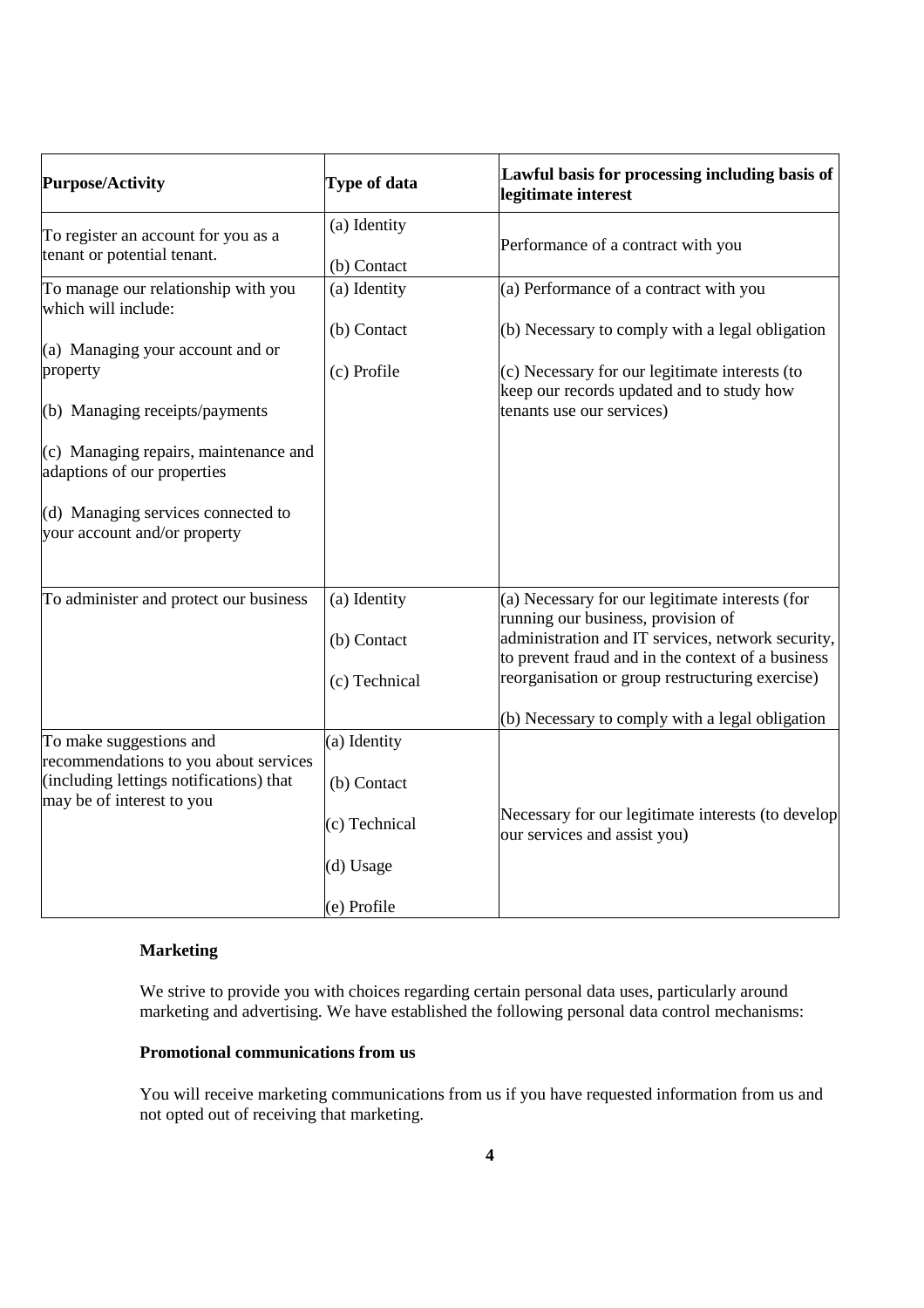## **Third-party marketing**

We will get your express opt-in consent before we share your personal data with any company outside of The Court Group for marketing purposes.

## **Opting out**

You can ask us to stop sending you marketing messages at any time by contacting us at any time.

## **Change of purpose**

We will only use your personal data for the purposes for which we collected it, unless we reasonably consider that we need to use it for another reason and that reason is compatible with the original purpose. If you wish to get an explanation as to how the processing for the new purpose is compatible with the original purpose, please contact us.

If we need to use your personal data for an unrelated purpose, we will notify you and we will explain the legal basis which allows us to do so.

Please note that we may process your personal data without your knowledge or consent, in compliance with the above rules, where this is required or permitted by law.

## **5. Disclosures of your personal data**

We may have to share your personal data with the parties set out below for the purposes set out in the table in paragraph 4 above.

- Internal Third Parties as set out in the Glossary.
- External Third Parties as set out in the Glossary.
- Third parties to whom properties are sold.
- Third parties to whom we may choose to sell, transfer, or merge parts of our business or our assets. Alternatively, we may seek to acquire other businesses or merge with them. If a change happens to our business, then the new owners may use your personal data in the same way as set out in this privacy notice.
- We require all third parties to respect the security of your personal data and to treat it in accordance with the law. We do not allow our third-party service providers to use your personal data for their own purposes and only permit them to process your personal data for specified purposes and in accordance with our instructions.

## **6. International transfers**

The Court Group makes limited personal data transfers where appropriate, subject to the second subparagraph of Article 49(1) which are necessary for the company's compelling legitimate interests. The Court Group provides appropriate safeguards for these limited personal data transfers through standard contractual clauses as approved by the European Commission.

## **7. Data security**

We have put in place appropriate security measures to prevent your personal data from being accidentally lost, used or accessed in an unauthorised way, altered or disclosed. In addition, we limit access to your personal data to those employees, agents, contractors and other third parties who have a business need to know. They will only process your personal data on our instructions and they are subject to a duty of confidentiality.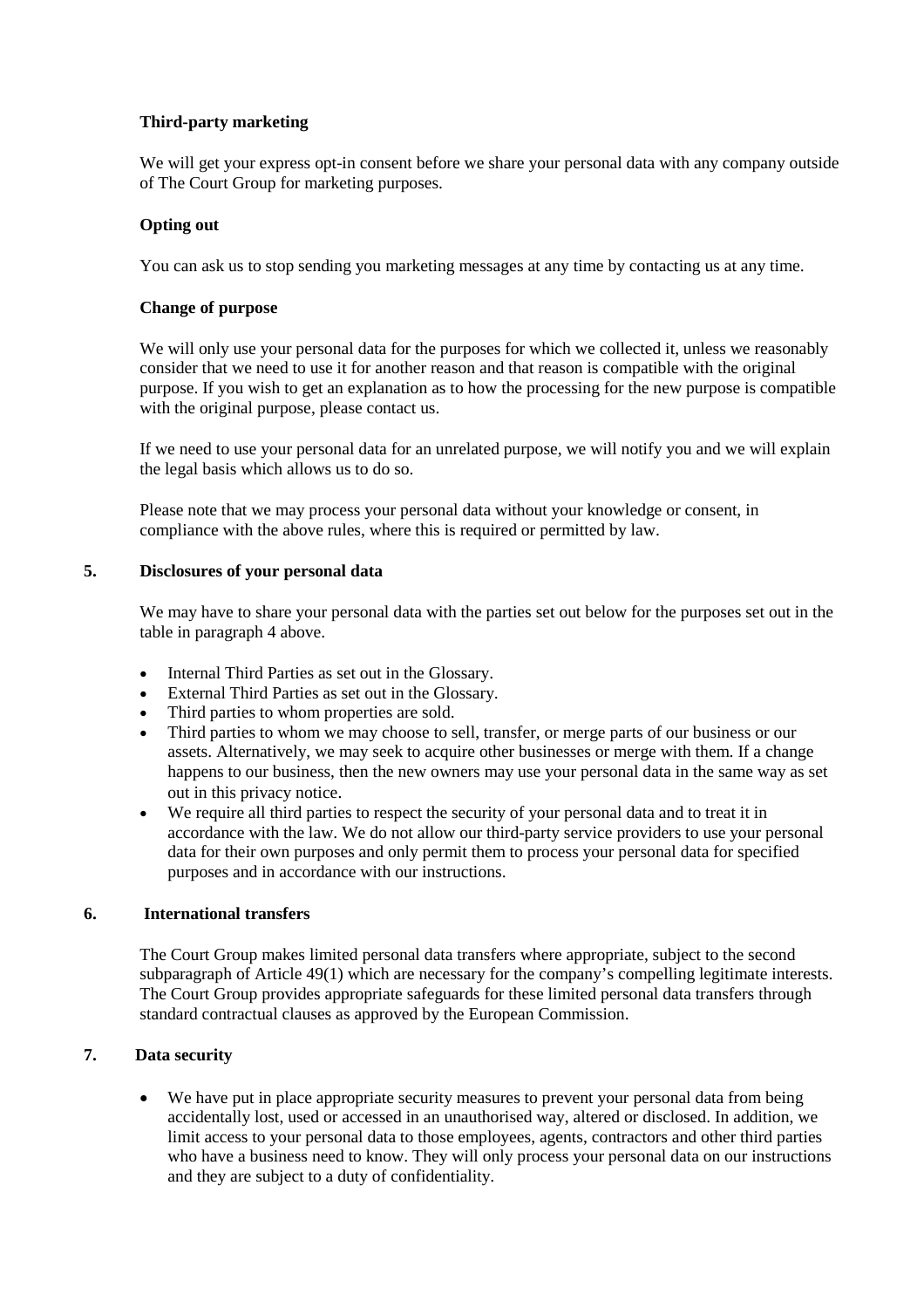### **8. Data retention**

#### **How long will you use my personal data for?**

We will only retain your personal data for as long as necessary to fulfil the purposes we collected it for, including for the purposes of satisfying any legal, accounting, or reporting requirements.

To determine the appropriate retention period for personal data, we consider the amount, nature, and sensitivity of the personal data, the potential risk of harm from unauthorised use or disclosure of your personal data, the purposes for which we process your personal data and whether we can achieve those purposes through other means, and the applicable legal requirements.

Information relating to a contract, tenancy or lease agreement will be kept for as long as the agreement is active or where money is owed on the account, and for a period not exceeding six years afterwards. We hold information securely in IT systems which may be copied for testing, backup, archiving and disaster recovery purposes.

In some circumstances, you can ask us to delete your data: see Request erasure below for further information.

In some circumstances, we may anonymise your personal data (so that it can no longer be associated with you) for research or statistical purposes in which case we may use this information indefinitely without further notice to you.

## **9**. **Your legal rights**

Under certain circumstances, you have rights under data protection laws in relation to your personal data:

- request access
- to request correction
- request erasure
- object to processing
- request restriction of processing
- transfer of your personal data**.**
- withdraw consent. *Please refer to the glossary to find out more about these rights*

If you wish to exercise any of the rights set out above, please contact us.

#### **No fee usually required**

You will not have to pay a fee to access your personal data (or to exercise any of the other rights). However, we may charge a reasonable fee if your request is clearly unfounded, repetitive or excessive. Alternatively, we may refuse to comply with your request in these circumstances.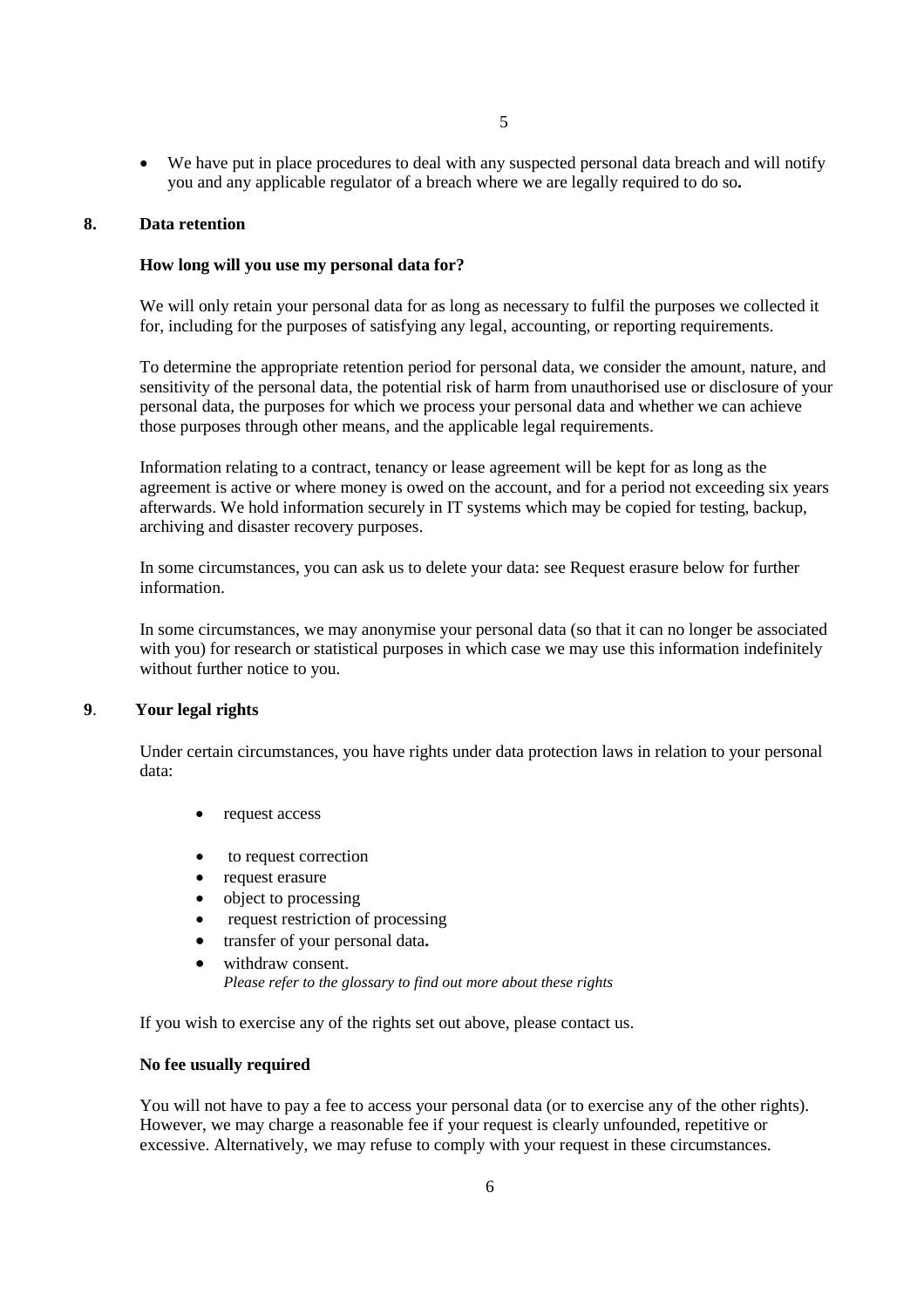### **What we may need from you**

We may need to request specific information from you to help us confirm your identity and ensure your right to access your personal data (or to exercise any of your other rights). This is a security measure to ensure that personal data is not disclosed to any person who has no right to receive it. We may also contact you to ask you for further information in relation to your request to speed up our response.

## **Time limit to respond**

We try to respond to all legitimate requests within one month. Occasionally it may take us longer than a month if your request is particularly complex or you have made a number of requests. In this case, we will notify you and keep you updated.

## **10. Glossary**

## **LAWFUL BASIS**

**Legitimate Interest** means the interest of our business in conducting and managing our business to enable us to give you the best service/product and the best and most secure experience. We make sure we consider and balance any potential impact on you (both positive and negative) and your rights before we process your personal data for our legitimate interests. We do not use your personal data for activities where our interests are overridden by the impact on you (unless we have your consent or are otherwise required or permitted to by law). You can obtain further information about how we assess our legitimate interests against any potential impact on you in respect of specific activities by contacting us.

**Performance of Contract** means processing your data where it is necessary for the performance of a contract to which you are a party or to take steps at your request before entering into such a contract.

**Comply with a legal or regulatory obligation** means processing your personal data where it is necessary for compliance with a legal or regulatory obligation that we are subject to.

## **CONNECTED PARTIES**

Other companies and individuals associated with The Court Group including Russell Court Properties Ltd., Mariners Farm Ltd., Stringer Court Co Ltd., Limewood Properties Ltd., Beveridge-Court Properties Ltd., Court Investments Ltd, M.R. Court, O. Court, H.W.R. Court, A.R. Court & D.R. Court.

# **THIRD PARTIES**

• Service providers based in the UK or EEA who provide services on our behalf, including but not limited to contractors to complete emergency, responsive or planned property repairs.

• Professional advisers including lawyers, bankers, auditors and insurers based in the UK or EEA who provide consultancy, banking, legal, insurance and accounting services.

• HM Revenue & Customs, regulators and other authorities based in the UK or EEA who require reporting of processing activities in certain circumstances.

• Agents, surveyors, valuers, insurers, councils and utility providers (if necessary) for contact purposes or if a property is sold.